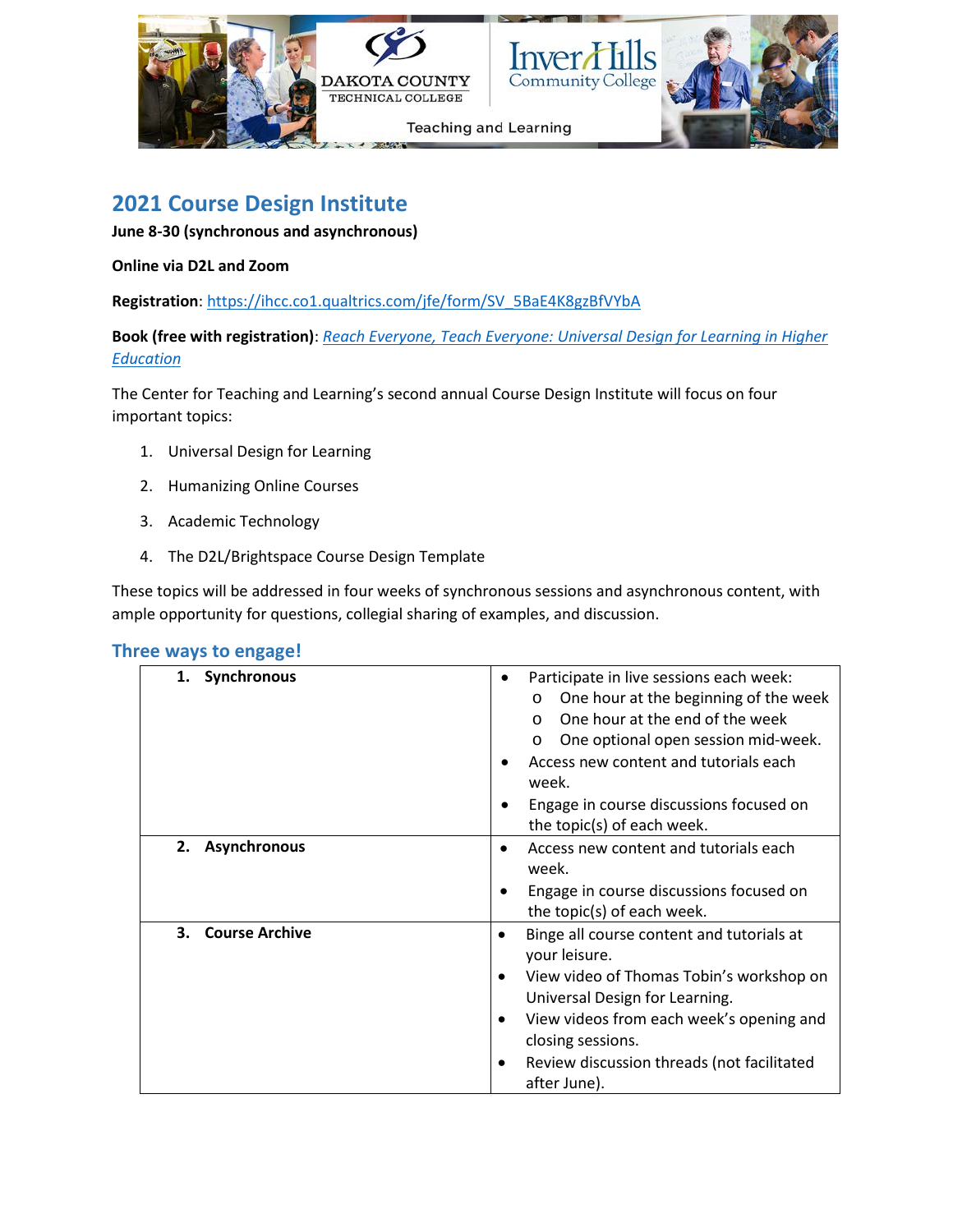

# **Opening Workshop: Secrets of Universal Design for Learning for Community and Technical Colleges**



Thomas Tobin, author of *[Reach Everyone, Teach Everyone: Universal](https://wvupressonline.com/node/757)  [Design for Learning in Higher Education](https://wvupressonline.com/node/757)*, will facilitate this workshop on the principles of UDL and guide participants in applying these principles to the design of any course.

Thomas J. Tobin is the Program Area Director for Distance Teaching & Learning on the Learning Design, Development, & Innovation (LDDI) team at the University of Wisconsin-Madison, as well as an internationally recognized speaker and author on topics related to quality in technology-mediated education, especially copyright, evaluation of teaching practice, academic integrity, and accessibility/universal design for learning.

### **Schedule of Synchronous Sessions**

Week One: Universal Design for Learning June 8-11

| Tuesday, June 8   | Opening workshop: Secrets of Universal Design   |
|-------------------|-------------------------------------------------|
| 9:30-11:00        | for Learning for Community and Technical        |
|                   | Colleges                                        |
| Wednesday, June 9 | Optional open session: bring your own questions |
| 9:30-10:30        | related to Universal Design for Learning        |
| Friday, June 11   | Closing session: collegial sharing of Universal |
| 9:30-10:30        | Design for Learning application                 |

### Week Two: Humanizing Your Online Course

June 14-18

| Monday, June 14    | Opening session: introduction to humanizing your |
|--------------------|--------------------------------------------------|
| 9:30-11:00         | online course                                    |
| Wednesday, June 16 | Optional open session: bring your own questions  |
| 9:30-10:30         | related to humanizing your online course         |
| Friday, June 18    | Closing session: collegial sharing of humanizing |
| 9:30-10:30         | examples and application                         |